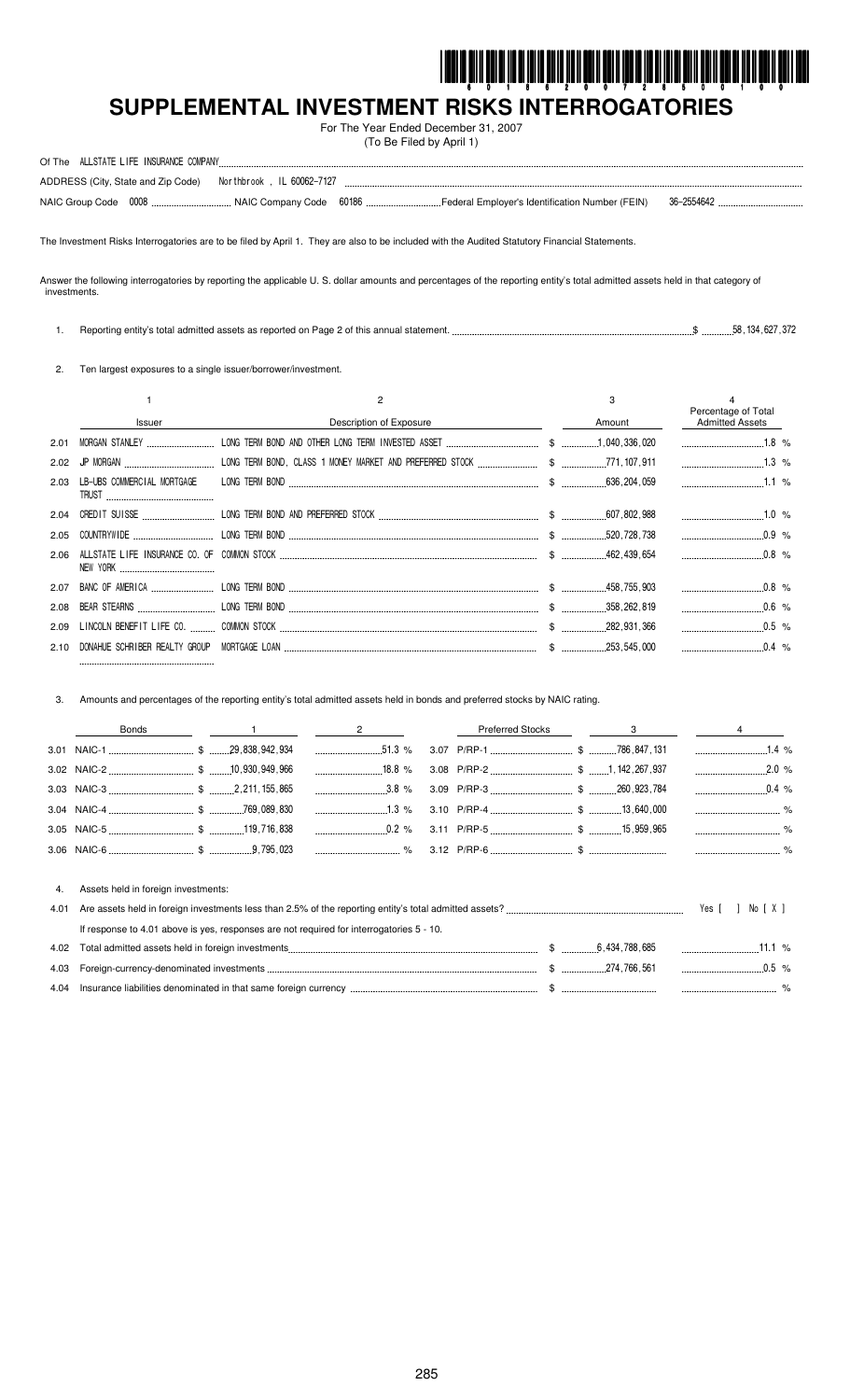5. Aggregate foreign investment exposure categorized by NAIC sovereign rating:

|      |                                                                                                                          | $\mathbf{1}$ | $\overline{2}$                                            |
|------|--------------------------------------------------------------------------------------------------------------------------|--------------|-----------------------------------------------------------|
| 5.01 |                                                                                                                          |              | $\overline{9.4}$ %                                        |
| 5.02 |                                                                                                                          |              | $0.7\%$                                                   |
| 5.03 |                                                                                                                          |              | $1.0 \%$                                                  |
| 6.   | Two largest foreign investment exposures in a single country, categorized by the country's NAIC sovereign rating:        |              |                                                           |
|      |                                                                                                                          | $\mathbf{1}$ | $2^{\circ}$                                               |
|      | Countries rated NAIC - 1:                                                                                                |              |                                                           |
| 6.01 |                                                                                                                          |              | $\ldots$ 2.3 %                                            |
|      |                                                                                                                          |              | $1.1\%$                                                   |
|      | Countries rated NAIC - 2:                                                                                                |              |                                                           |
| 6.03 |                                                                                                                          |              | $0.3$ %                                                   |
| 6.04 | Country: SOUTH AFRICA  284                                                                                               |              | $\ldots$ 0.1 %                                            |
|      | Countries rated NAIC - 3 or below:                                                                                       |              |                                                           |
| 6.05 | Country:                                                                                                                 |              | $\ldots$ 0.2 %                                            |
| 6.06 | Country:                                                                                                                 |              | $\ldots$ 0.1 %                                            |
|      |                                                                                                                          |              | $\overline{2}$                                            |
| 7.   |                                                                                                                          |              |                                                           |
| 8.   | Aggregate unhedged foreign currency exposure categorized by NAIC sovereign rating:                                       |              |                                                           |
|      |                                                                                                                          |              | $\mathcal{L}^{\text{max}}$ and $\mathcal{L}^{\text{max}}$ |
| 8.01 |                                                                                                                          |              | $0.4 %$                                                   |
| 8.02 |                                                                                                                          |              | $\sim$ $\sim$ $\sim$ $\sim$                               |
| 8.03 |                                                                                                                          |              | $0.1 \%$                                                  |
|      |                                                                                                                          |              |                                                           |
| 9.   | Two largest unhedged foreign currency exposures to a single country, categorized by the country's NAIC sovereign rating: |              |                                                           |
|      |                                                                                                                          | $\mathbf{1}$ | $2 \left( \frac{1}{2} \right)$                            |
|      | Countries rated NAIC - 1:                                                                                                |              |                                                           |
| 9.01 | Country:                                                                                                                 |              | $\ldots$ 0.2 %                                            |
| 9.02 | Country:                                                                                                                 |              | $\ldots$ 0.1 %                                            |
|      | Countries rated NAIC - 2:                                                                                                |              |                                                           |
| 9.03 | Country:                                                                                                                 |              |                                                           |
| 9.04 | Country:                                                                                                                 |              | $\sim$ $\sim$ $\sim$ $\sim$ $\sim$ $\sim$                 |
|      | Countries rated NAIC - 3 or below:                                                                                       |              |                                                           |
| 9.05 | Country:                                                                                                                 |              |                                                           |
|      | 9.06 Country:                                                                                                            |              |                                                           |

10. Ten largest non-sovereign (i.e. non-governmental) foreign issues:

| <b>Issuer</b> | NAIC Rating |  |  |
|---------------|-------------|--|--|
|               |             |  |  |
|               |             |  |  |
|               |             |  |  |
|               |             |  |  |
|               |             |  |  |
|               |             |  |  |
|               |             |  |  |
|               |             |  |  |
|               |             |  |  |
|               |             |  |  |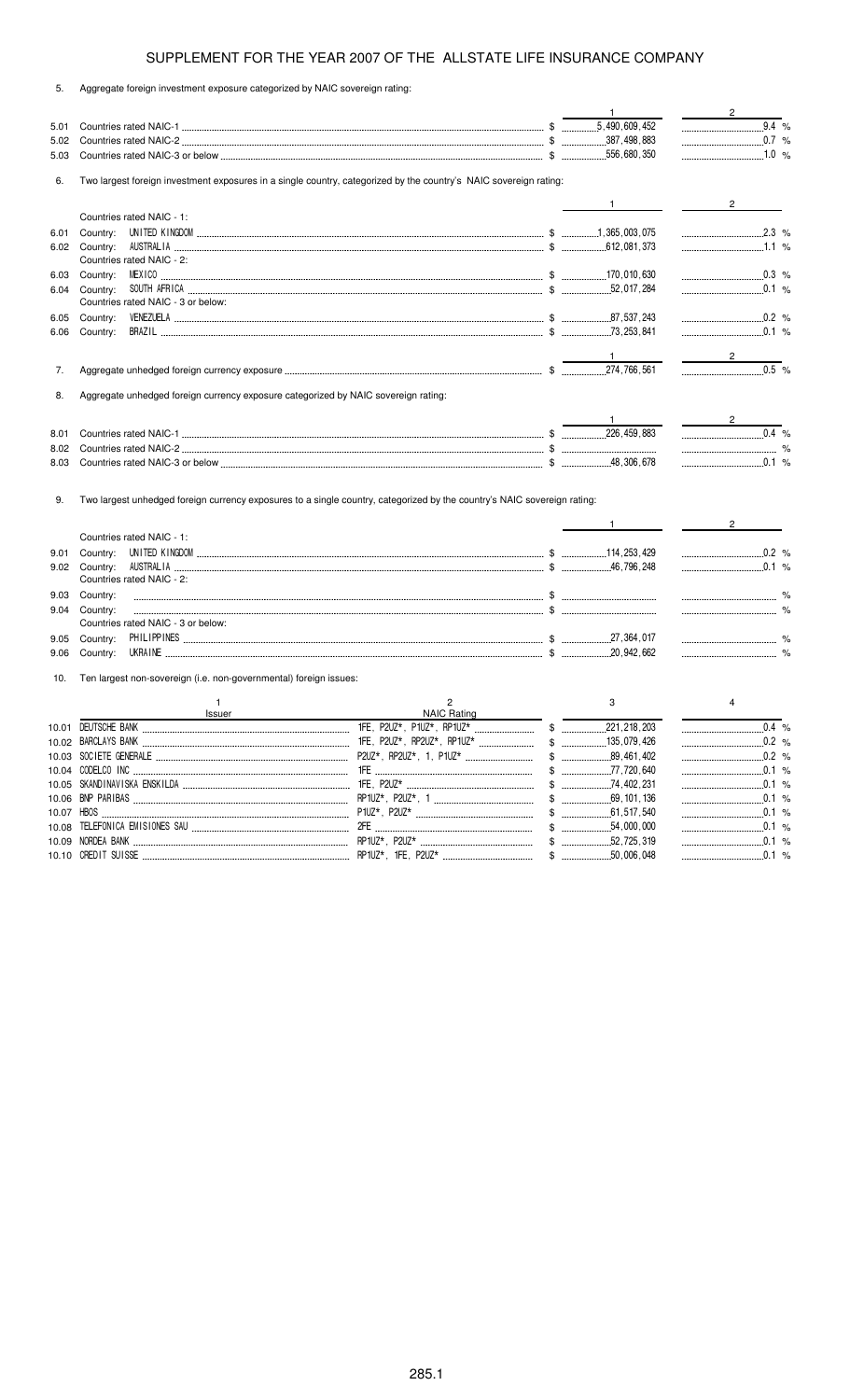| 11.   | Amounts and percentages of the reporting entity's total admitted assets held in Canadian investments and unhedged Canadian currency exposure:                                                                                                                                                                                                       |                |                    |
|-------|-----------------------------------------------------------------------------------------------------------------------------------------------------------------------------------------------------------------------------------------------------------------------------------------------------------------------------------------------------|----------------|--------------------|
| 11.01 |                                                                                                                                                                                                                                                                                                                                                     |                |                    |
|       | If response to 11.01 is yes, detail is not required for the remainder of interrogatory 11.                                                                                                                                                                                                                                                          |                | $2^{\circ}$        |
|       |                                                                                                                                                                                                                                                                                                                                                     |                |                    |
| 11.03 |                                                                                                                                                                                                                                                                                                                                                     |                |                    |
| 11.04 |                                                                                                                                                                                                                                                                                                                                                     |                |                    |
| 11.05 |                                                                                                                                                                                                                                                                                                                                                     |                |                    |
| 12.   | Report aggregate amounts and percentages of the reporting entity's total admitted assets held in investments with contractual sales restrictions:                                                                                                                                                                                                   |                |                    |
| 12.01 |                                                                                                                                                                                                                                                                                                                                                     |                | Yes [X ] No [ ]    |
|       | If response to 12.01 is yes, responses are not required for the remainder of Interrogatory 12.                                                                                                                                                                                                                                                      |                |                    |
|       | $\overbrace{2}$ and $\overbrace{3}$ and $\overbrace{2}$ and $\overbrace{3}$ and $\overbrace{2}$ and $\overbrace{3}$ and $\overbrace{3}$ and $\overbrace{2}$ and $\overbrace{3}$ and $\overbrace{3}$ and $\overbrace{3}$ and $\overbrace{3}$ and $\overbrace{3}$ and $\overbrace{3}$ and $\overbrace{3}$ and $\overbrace{3}$ and $\overbrace{3}$ and |                |                    |
|       | Largest three investments with contractual sales restrictions:                                                                                                                                                                                                                                                                                      |                |                    |
| 12.03 |                                                                                                                                                                                                                                                                                                                                                     |                |                    |
| 12.04 |                                                                                                                                                                                                                                                                                                                                                     |                |                    |
| 12.05 |                                                                                                                                                                                                                                                                                                                                                     |                |                    |
| 13.   | Amounts and percentages of admitted assets held in the ten largest equity interests:                                                                                                                                                                                                                                                                |                |                    |
| 13.01 |                                                                                                                                                                                                                                                                                                                                                     |                | Yes [ ] No [ X ]   |
|       | If responseto 13.01 above is yes, responses are not required for the remainder of Interrogatory 13.                                                                                                                                                                                                                                                 |                |                    |
|       | Name of Issuer                                                                                                                                                                                                                                                                                                                                      | $\overline{2}$ | 3                  |
|       |                                                                                                                                                                                                                                                                                                                                                     |                | $\overline{0.8}$ % |
|       |                                                                                                                                                                                                                                                                                                                                                     |                |                    |
|       |                                                                                                                                                                                                                                                                                                                                                     |                | 0.1 %              |
|       |                                                                                                                                                                                                                                                                                                                                                     |                | $\ldots$ 0.1 %     |
|       |                                                                                                                                                                                                                                                                                                                                                     |                | $0.1$ %            |
|       |                                                                                                                                                                                                                                                                                                                                                     |                | 0.1 %              |
|       |                                                                                                                                                                                                                                                                                                                                                     |                |                    |
| 13.09 |                                                                                                                                                                                                                                                                                                                                                     |                |                    |
|       |                                                                                                                                                                                                                                                                                                                                                     |                |                    |

13.11 CREDIT AGRICOLE -LONDON ........

' \*\$ \$ " %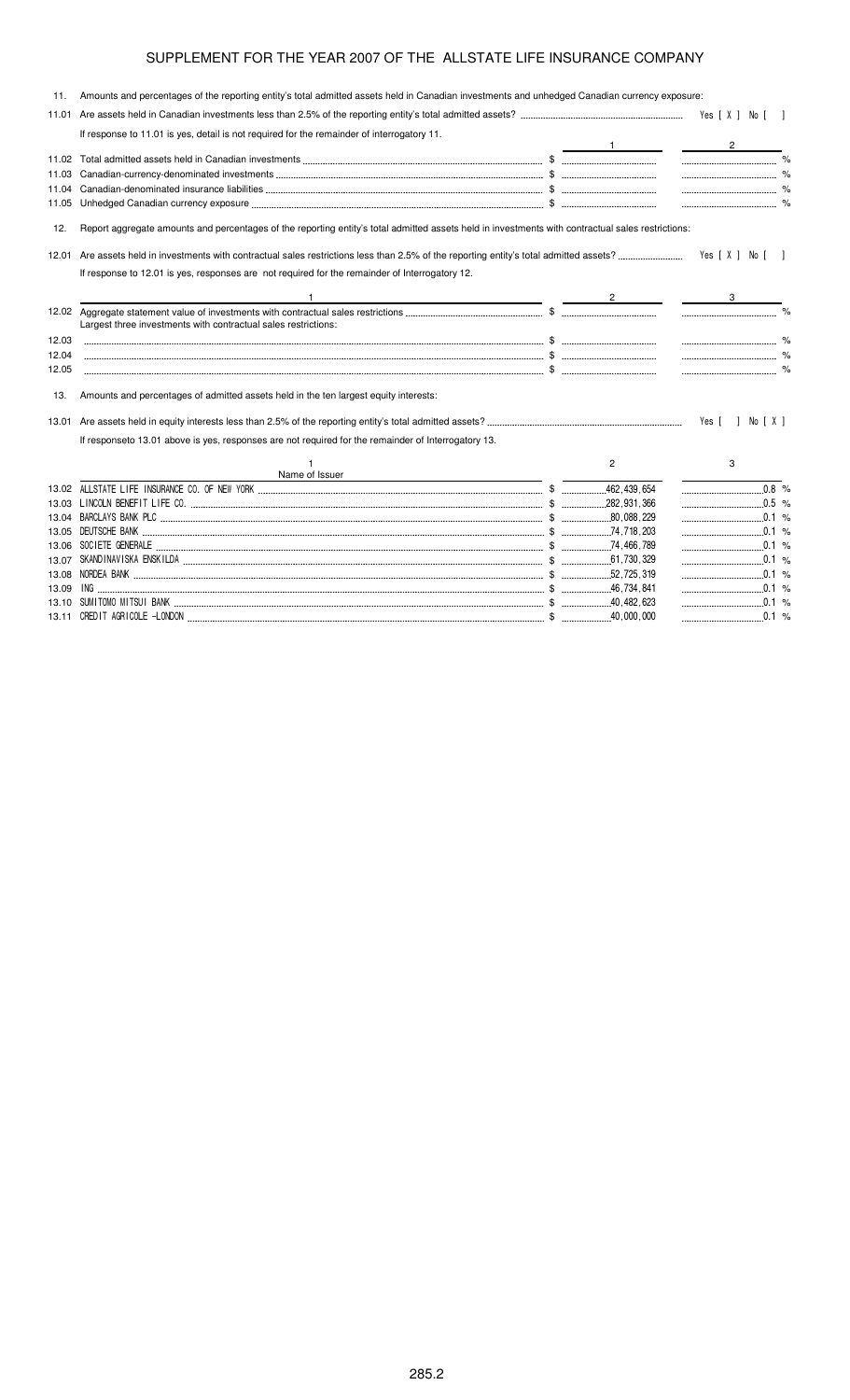| 14.   | Amounts and percentages of the reporting entity's total admitted assets held in nonaffiliated, privately placed equities:                                                               |                |                      |  |
|-------|-----------------------------------------------------------------------------------------------------------------------------------------------------------------------------------------|----------------|----------------------|--|
|       |                                                                                                                                                                                         |                | Yes [ X ] No [ ]     |  |
|       | If response to 14.01 above is yes, responses are not required for the remainder of Interrogatory 14.                                                                                    |                |                      |  |
|       |                                                                                                                                                                                         |                |                      |  |
|       | Largest three investments held in nonaffiliated, privately placed equities:                                                                                                             |                |                      |  |
| 14.03 |                                                                                                                                                                                         |                |                      |  |
| 14.04 |                                                                                                                                                                                         |                | $\sim$ $\sim$ $\sim$ |  |
| 14.05 |                                                                                                                                                                                         |                |                      |  |
| 15.   | Amounts and percentages of the reporting entity's total admitted assets held in general partnership interests:                                                                          |                |                      |  |
|       |                                                                                                                                                                                         |                | Yes [ X ] No [ ]     |  |
|       | If response to 15.01 above is yes, responses are not required for the remainder of Interrogatory 15.<br>the contract of the contract of the contract of the contract of the contract of |                |                      |  |
|       |                                                                                                                                                                                         |                |                      |  |
|       | Largest three investments in general partnership interests:                                                                                                                             |                |                      |  |
| 15.03 |                                                                                                                                                                                         |                |                      |  |
| 15.04 |                                                                                                                                                                                         |                |                      |  |
| 15.05 |                                                                                                                                                                                         |                |                      |  |
| 16.   | Amounts and percentages of the reporting entity's total admitted assets held in mortgage loans:                                                                                         |                |                      |  |
|       |                                                                                                                                                                                         |                |                      |  |
|       | If response to 16.01 above is yes, responses are not required for the remainder of Interrogatory 16 and Interrogatory 17.                                                               |                |                      |  |
|       |                                                                                                                                                                                         | $\overline{2}$ | 3                    |  |
|       | Type (Residential, Commercial, Agricultural)                                                                                                                                            |                |                      |  |
|       |                                                                                                                                                                                         |                | $\overline{0.4}$ %   |  |
| 16.03 |                                                                                                                                                                                         |                | $\ldots$ 0.3 %       |  |
| 16.04 |                                                                                                                                                                                         |                |                      |  |
| 16.05 |                                                                                                                                                                                         |                |                      |  |
|       |                                                                                                                                                                                         |                | $0.2 %$              |  |

16.09  \$ %

\$ %

\$ %

 $\frac{1}{2}$   $\frac{1}{200}$  , 000

\$ %

16.07 COMMERC

16.08 COMMERC

16.10 COMMERC

16.11 COMMERC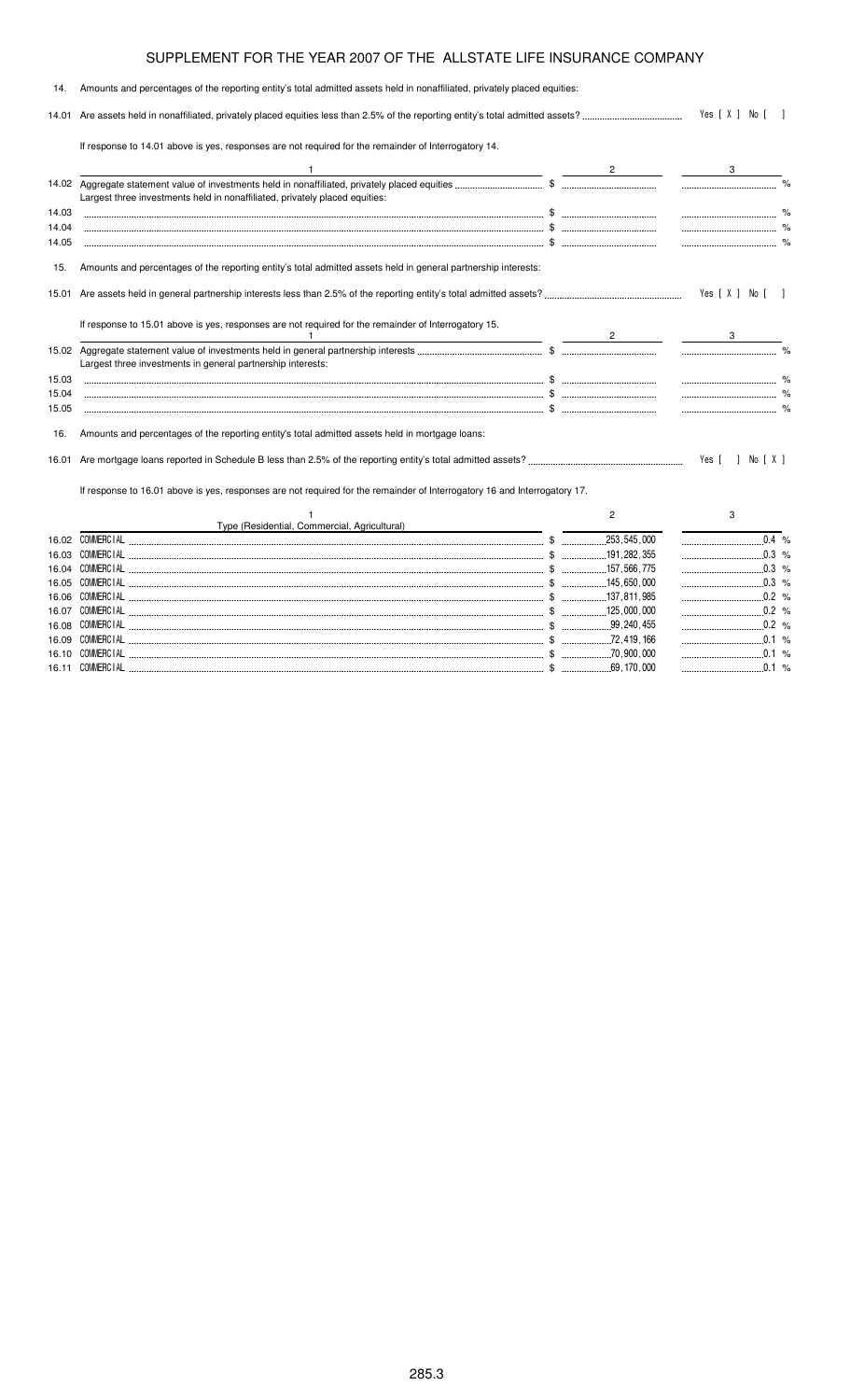Amount and percentage of the reporting entity's total admitted assets held in the following categories of mortgage loans:

|                       |                                                                                                                                                   |              |             |                |                         |            |                                                                                                                                         |                |   |              | $0.1$ %          |
|-----------------------|---------------------------------------------------------------------------------------------------------------------------------------------------|--------------|-------------|----------------|-------------------------|------------|-----------------------------------------------------------------------------------------------------------------------------------------|----------------|---|--------------|------------------|
| 16.13                 |                                                                                                                                                   |              |             |                |                         |            |                                                                                                                                         |                |   |              | $\%$             |
| 16.14                 |                                                                                                                                                   |              |             |                |                         |            |                                                                                                                                         |                |   |              |                  |
| 16.15                 |                                                                                                                                                   |              |             |                |                         |            |                                                                                                                                         |                |   |              |                  |
| 16.16                 |                                                                                                                                                   |              |             |                |                         |            |                                                                                                                                         |                |   |              |                  |
| 17.                   | Aggregate mortgage loans having the following loan-to-value ratios as determined from the most current appraisal as of the annual statement date: |              |             |                |                         |            |                                                                                                                                         |                |   |              |                  |
|                       |                                                                                                                                                   |              | Residential |                |                         | Commercial |                                                                                                                                         |                |   | Agricultural |                  |
|                       | Loan to Value                                                                                                                                     | $\mathbf{1}$ |             | $\overline{2}$ | 3                       |            | 4                                                                                                                                       |                | 5 |              | 6                |
|                       |                                                                                                                                                   |              |             | $\%$           |                         |            | $\begin{array}{ccc}\n&\circ & \circ & \circ & \circ \\ & \circ & \circ & \circ & \circ \\ & \circ & \circ & \circ & \circ\n\end{array}$ |                |   |              |                  |
|                       |                                                                                                                                                   |              |             |                |                         |            |                                                                                                                                         |                |   |              |                  |
|                       |                                                                                                                                                   |              |             | $\%$           |                         |            |                                                                                                                                         |                |   |              |                  |
|                       |                                                                                                                                                   |              |             | $\%$           |                         |            |                                                                                                                                         |                |   |              |                  |
|                       |                                                                                                                                                   |              |             |                | $$ \dots 7,432,100,872$ |            |                                                                                                                                         |                |   |              |                  |
|                       | If response to 18.01 above is yes, responses are not required for the remainder of Interrogatory 18.                                              |              |             |                |                         |            |                                                                                                                                         |                |   |              | Yes [ X ] No [ ] |
|                       | Largest five investments in any one parcel or group of contiguous parcels of real estate.                                                         |              |             | Description    |                         |            |                                                                                                                                         |                |   |              |                  |
|                       |                                                                                                                                                   |              |             | $\overline{1}$ |                         |            |                                                                                                                                         | $\overline{2}$ |   |              | 3                |
| 18.02                 |                                                                                                                                                   |              |             |                |                         |            |                                                                                                                                         |                |   |              |                  |
|                       |                                                                                                                                                   |              |             |                |                         |            |                                                                                                                                         |                |   |              |                  |
| 18.03<br>18.04        |                                                                                                                                                   |              |             |                |                         |            |                                                                                                                                         |                |   |              |                  |
|                       |                                                                                                                                                   |              |             |                |                         |            |                                                                                                                                         |                |   |              |                  |
|                       | Report aggregate amounts and percentages of the reporting entity's total admitted assets held in investments held in mezzanine real estate loans: |              |             |                |                         |            |                                                                                                                                         |                |   |              |                  |
|                       |                                                                                                                                                   |              |             |                |                         |            |                                                                                                                                         |                |   |              | Yes [ X ] No [   |
| 18.05<br>18.06<br>19. | If response to 19.01 is yes, responses are not required for the remainder of Interrogatory 19.                                                    |              |             |                |                         |            |                                                                                                                                         |                |   |              |                  |
|                       |                                                                                                                                                   |              |             | -1             |                         |            |                                                                                                                                         |                |   |              |                  |
|                       |                                                                                                                                                   |              |             |                |                         |            |                                                                                                                                         |                |   |              |                  |
| 19.02                 | Largest three investments held in mezzanine real estate loans:                                                                                    |              |             |                |                         |            |                                                                                                                                         |                |   |              |                  |
| 19.03<br>19.04        |                                                                                                                                                   |              |             |                |                         |            |                                                                                                                                         |                |   |              |                  |